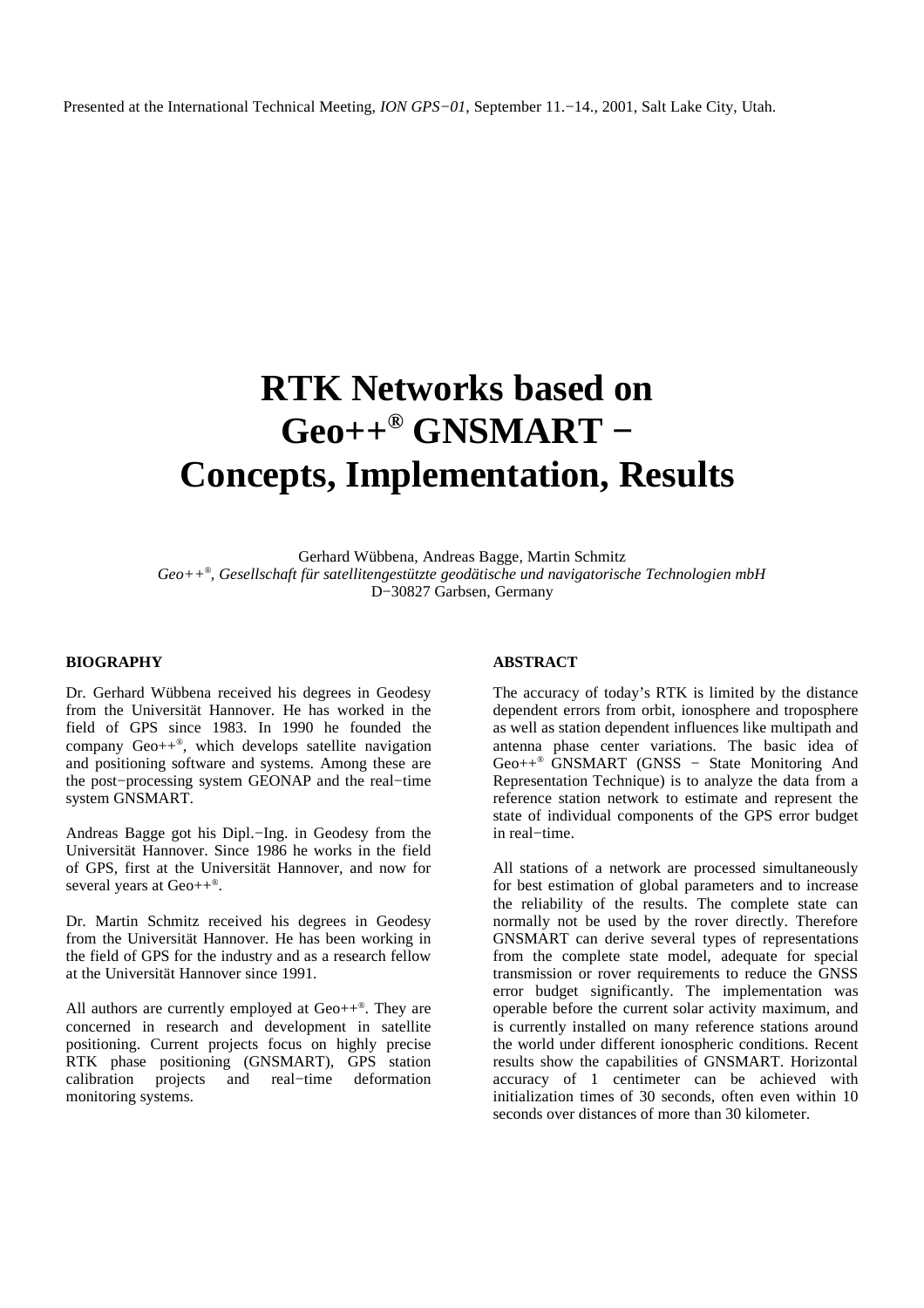## **INTRODUCTION**

Everybody is in the know of the burden to operate a local reference station in the field, in addition to relate the coordinates to the actual local datum. A now commonly accepted remedy is the use of permanently working reference station networks. Benefit is the general increase in reliable RTK (real−time kinematic) positioning, but also over medium distances and under unfavorable atmospheric conditions. The strong disturbances experienced in the culminating solar cycle 23 finally made the need for new strategies in real−time multi−station networks obvious. However, there is a worldwide discussion on these topics, which basically originates from the fact of missing standards. Since the beginning of the 1990's,  $Geo++^{\otimes}$  is investigating and developing software in the field of reference station networks (i.e. Wübbena, Bagge 1995, Wübbena et. al. 1995). The goal of all research is to predict and represent the complete state of all physical parameters and to enable a rover system to apply autonomously the state information or a derived representation.

## **UNDIFFERENCED PARAMTER ESTIMATION CONCEPT**

Generally, linear combinations of GPS observables are used to eliminate errors. For instance, the so−called double difference GPS observable is the pseudorange difference from two stations to two satellites, which eliminates the receiver and satellite clock biases. It furthermore reduces the effect of highly correlated error terms.

Our approach uses undifferenced observables. Therefore, it is necessary to model and estimate all error components including the clock errors. The gain of information through these models in GPS processing with undifferenced observables will give improved results. It is more rigorous compared to the double differences, where correlations in multi−station applications are typically neglected in the adjustment.

A GPS processing using undifferenced observables can easily be extended for additional unknowns and models. It is even in question, if a double difference software might be able to estimate some parameters of interest. Differencing eliminates error terms but also information. Differenced observables are no longer single station related but vector related. Absolute information in the measurement is differenced out, i.e. differenced observables are not directly usable for absolute positioning.

## **THE OBSERVATION EQUATION**

The observation equation for a pseudorange *PR* derived from carrier phase measurements is a non−linear function of the geometric range  $\vec{R}_i^k$ the contract of the contract of the contract of the contract of the contract of

$$
\vec{R}_i^k = \vec{X}^k - \vec{X}_i
$$
 (1)

between the assumed (broadcasted) antenna phase center of satellite *k* and receiver *i*, the ambiguity term  $N_{s,i}^k$ , several biases, and random measurement errors  $\epsilon_{si}^k$ :

$$
PR_{s,i}^{k} = \left| \vec{\boldsymbol{R}}_{i}^{k} \right| + \lambda_{s} N_{s,i}^{k} + \delta B_{s,i}^{k} + \boldsymbol{\epsilon}_{s,i}^{k}
$$
 (2)

This pseudorange equation is set up for each signal *s* that is transmitted by a radio navigation satellite. In case GLONASS is employed, it will be necessary to distinguish the frequencies of the carrier phase signals by using the index *f*. Different carrier wavelengths  $\lambda_s^f$  for each satellite need then to be introduced. All error terms in (2) and in the subsequent equations are expressed as range errors. Because all quantities are time dependent, a corresponding index is not explicitly applied.

In order to not overload the equations, we assume that the pseudorange in (2) is already corrected for standard portions like broadcasted satellite clock errors, relativistic corrections, tropospheric delay model correction etc. The biases explained in the following therefore describe the remaining model biases for the corresponding terms.

The bias term  $\delta B_{s,i}^k$  comprises all clock related errors  $\delta C_{s,i}^k$ , and systematic influences that will be divided for further analysis in distance dependent errors  $\delta D_{s,i}^k$  and mainly station dependent errors  $\delta S_{s,i}^k$ :

$$
\delta B_{s,i}^k = \delta C_{s,i}^k + \delta D_{s,i}^k + \delta S_{s,i}^k \tag{3}
$$

The signal transmission time at the satellite and the signal reception time at the receiver are distorted by clock errors  $\delta t_i$ ,  $\delta t^k$  and signal delays  $\delta d_{s,i}$ ,  $\delta d_s^k$  in the hardware of the satellite and the receiver, respectively:

$$
\delta C_{s,i}^k = \delta t_i + \delta d_{s,i} - \delta t^k - \delta d_s^k = \delta C_{s,i} - \delta C_s^k \tag{4}
$$

The orbit error vector  $\delta \vec{\sigma}^k$  together with signal propagation changes caused by ionosphere  $\delta I_{s,i}^k$  $\int_{k}^{k}$  and troposphere  $\delta T_i^k$  make up the distance dependent biases:

$$
\delta D_{s,i}^k = \frac{\vec{R}_i^k}{\left|\vec{R}_i^k\right|} \delta \vec{\boldsymbol{\sigma}}^k + \delta I_{s,i}^k + \delta T_i^k \tag{5}
$$

The error term  $\delta D_{s,i}^k$  cancels out only for short baselines. However, the estimation of these spatial and temporal correlated errors is the key issue for precise real−time positioning. The successful modeling in a reference station network improves the ambiguity fixing with respect to the reduction of the time to fix ambiguity (TTFA), and increases reliability significantly. Positioning with cm−level accuracy becomes practicable also over longer inter−station distances. With the state space approach, a suitable estimation methodology will be proposed in the next sections.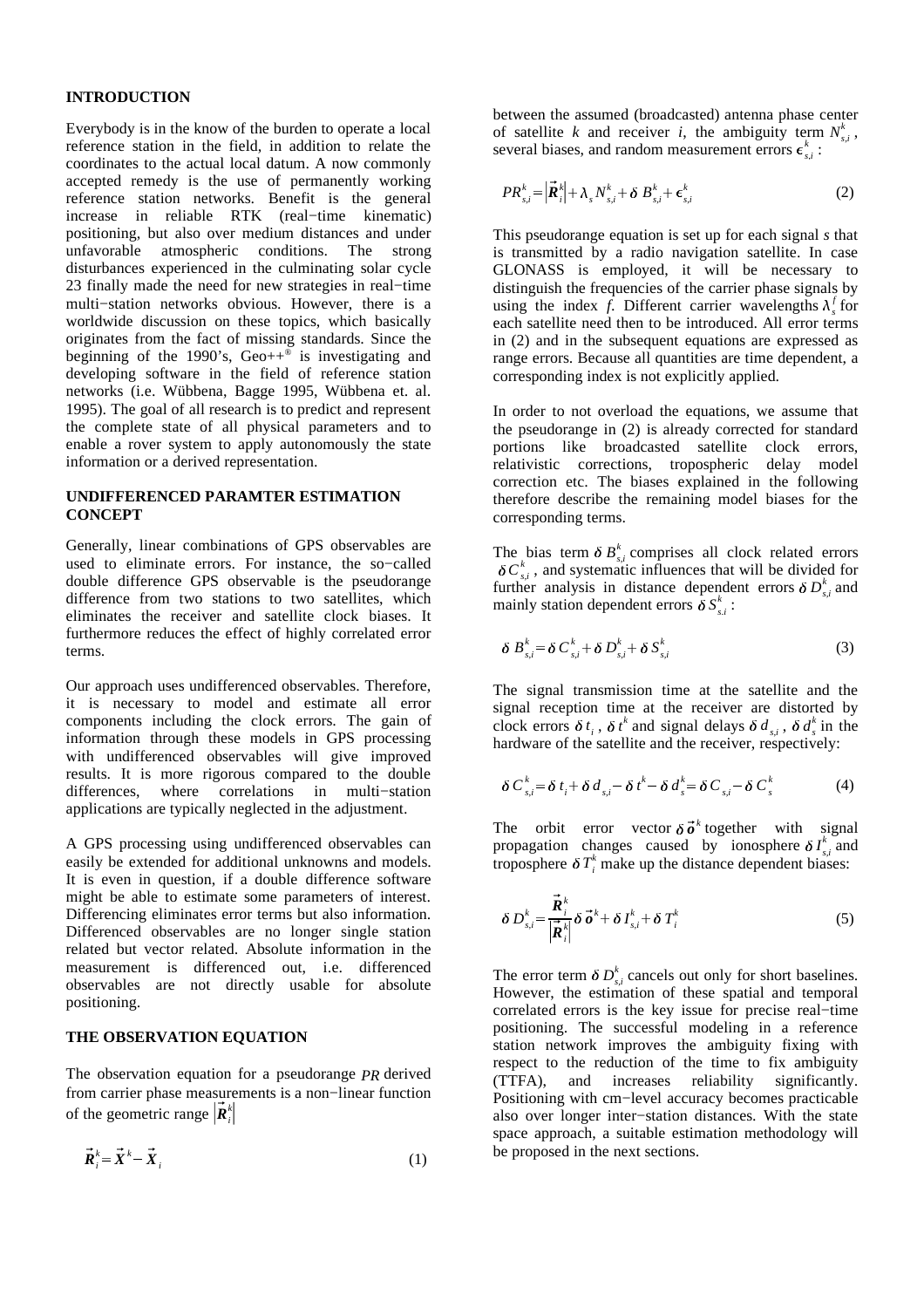Phase center variations (PCV) of the receiver antenna  $\delta A_{fi}^k$  and multipath  $\delta M_{s,i}^k$  are station dependent errors. Just for completeness, also phase center variations  $\delta E_{fi}^k$ and multipath  $\delta W_{s,i}^k$  at the satellite antenna are accounted for in the error term  $\delta S_{s,i}^k$ , although these are not yet considered in practice:

$$
\delta S_{s,i}^k = \delta A_{f,i}^k + \delta M_{s,i}^k + \delta E_{f,i}^k + \delta W_{s,i}^k \tag{6}
$$

The characteristic of the station dependent components of the error term is that they are uncorrelated between stations. Therefore, the components have to be reduced, corrected or neglected.

Efficient procedures for absolute antenna calibration have already been developed by Wübbena et. al (1996, 2000). Absolute calibration of antennas can compensate errors induced by use of different antenna types, and different antenna orientations. The characteristic of satellite PCV is currently investigated (Mader, Czopek 2001). Methods to determine a site specific multipath pattern are under investigation (Böder et. al. 2001), which take advantage of the fixed reflector to antenna geometry at reference stations and of the daily repeatability of multipath. An alternative or additional approach uses the state space estimation within the reference network to average out the remaining multipath since it is uncorrelated between stations.

## **THE GOAL OF RTK NETWORKS**

Being in the field, receiving all necessary correction data via a communication link to determine the absolute position of a GNSS rover station at any location within a few seconds and with millimeter precision is the ideal situation for a GNSS user. Developments of software and algorithms for RTK networks show the way into this direction.



Fig. 1: Millimeter Precision for a GNSS rover with ultimate correction data provided by GNSMART

## **OBSERVATION SPACE AND STATE SPACE**

In post−processing applications, measurements of two or more GPS receivers are processed simultaneously. In real−time differential applications, on the contrary, corrections are derived at reference stations and transmitted to the user. The corrections can be either computed in the position domain or in the observation domain. The position corrections turned out to be impracticable mainly due to the fact that identical satellites must be observed at the reference and the user site.

Pseudorange and carrier phase corrections offer much more flexibility for differential positioning and hence they are the basic parameters in the commonly applied RTCM standard. It will be shown later that this type of corrections are equivalent to single or double difference processing of raw measurements. In either way, however, all errors determined at a reference station are lumped to one parameter describing the total influence on the observation. I.e. the corrections are given in the observation space domain. This means in practice that the user has to be aware of the principle problems related to this approach. In standard RTK applications for instance, the distance to the reference station is one performance limiting factor. Another problem is, that reference station specific errors like PCV and multipath may be inherent in the corrections.

Based on the already mentioned undifferenced parameter estimation concept, differential GPS positioning in the state space domain is proposed as an alternative concept. Instead of generating just one lump sum parameter, the state of each error component is determined from observations of a network of reference stations.

# **THE IDEAL SOLUTION**

The ideal situation for a GNSS rover user in the field would be to get the information about the state of all the external error terms affecting his measurement with millimeter accuracy from one or more service providers or, more convenient, from the satellites itself.

However, the models currently applied are not sufficient to describe the complete state with millimeter accuracy in a global sense. Effects with high spatial correlation, like satellite antenna phase center variations or multipath at the satellite are not known very well and thus limit the precision of the models. Such model deficiencies, however, can be compensated by other state parameters in regional networks.

Another topic on the way to such an ideal solution is standardization. The state parameters of the satellites and the atmosphere need to be described in an international accepted standard. There are currently discussions on network RTK within the RTCM group. Even with simple models related to the observation space the discussion process is slow (Euler et. al. 2001).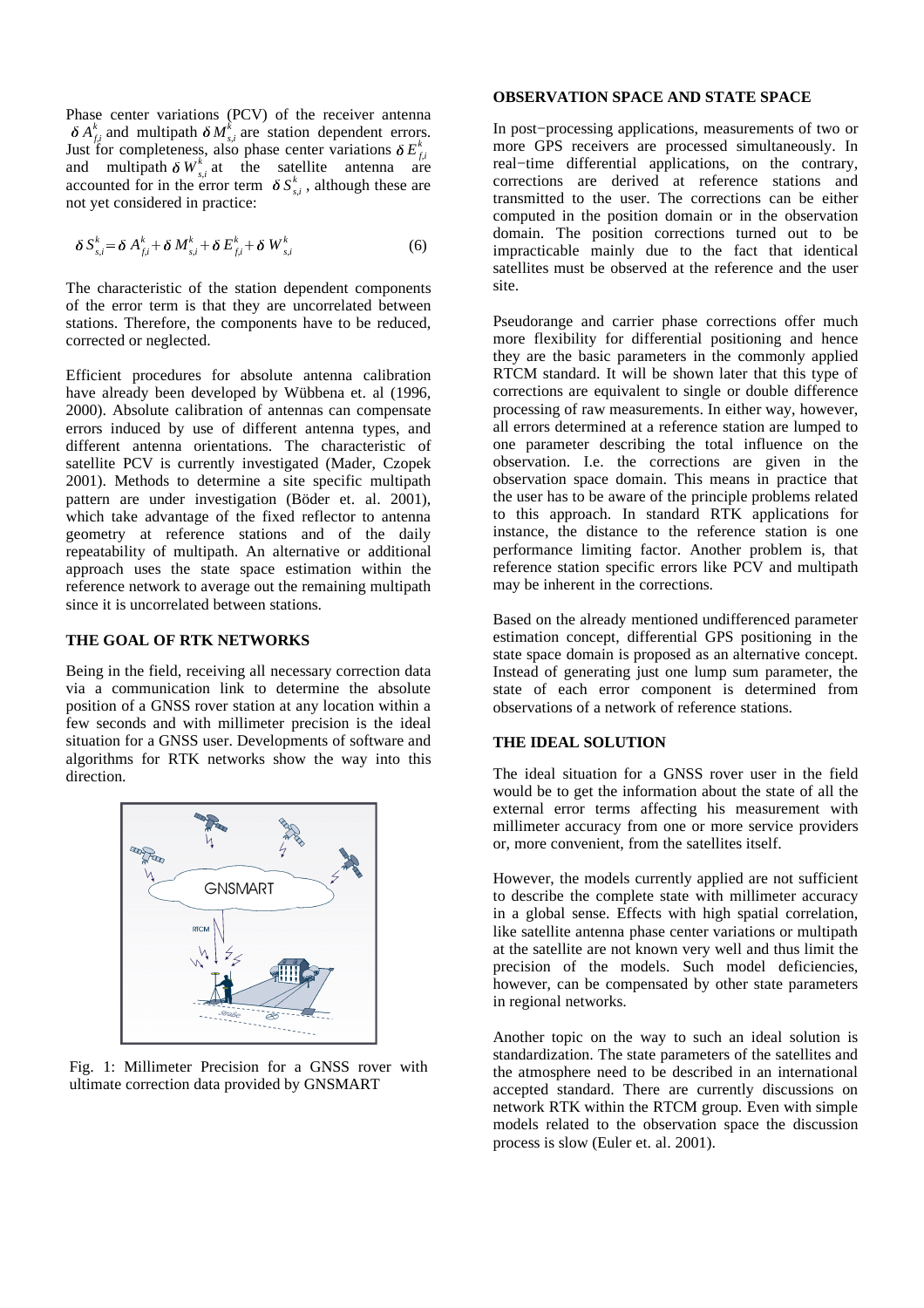The advantages of state space representation are found in several aspects. State space representation of the error terms of satellites and upper atmosphere are no longer related to a specific reference station (including a virtual reference station) or group of reference stations. For instance, the state of satellite dependent error components may be derived from different observations than the atmospheric errors. The station dependent tropospheric delay parameters can be derived from measurements to other satellites or even from other devices/techniques like water vapor radiometers. Reference station dependent errors can be reduced if there is enough redundancy in a network.

Within an RTK network the errors affecting a rovers measurements need to be predicted or interpolated from the reference network.

The prediction or interpolation model for state parameters can be based on the knowledge about the physical behavior of the respective parameters. For instance the function for the influence of orbital errors is purely deterministic. The prediction of tropospheric errors, however, may be much more complex and varying with time. Additional information about the actual meteorological situation could be used to improve the tropospheric prediction.

For the observation space an interpolation of the combined effects has to be done. Only arbitrary functional models like polynomials and/or stochastic interpolation are efficient. This makes an optimum solution impossible.

A network running in state space mode will be able to provide information in state space as well as in observation space domain. Failures of individual reference stations will generally not affect a network in state space mode. However, a network in pure observation space mode may fail in the respective areas.

of A reference network in a multi−station mode using complete state space modeling of observations results in better performance than simple approaches in observation space with only a few stations involved (typically three). This is due to the fact, that the redundancy in the first approach is much higher than in the second and the complete model is more resistant against biased estimates. This means that the distance between reference stations may be much larger in state space mode and the performance, for instance, with respect to the time to fix ambiguities and reliability, is better.

Real−time applications require a communication link between a service provider and user. The bandwidth of this link is one important design factor. With state space representation an optimum bandwidth will be possible, since the update rates for the different parameters can be optimized with respect to their physical behavior. Another aspect is the necessity for duplex links in case of the so−called virtual reference station (VRS) approach. With state space information a simplex link is sufficient, which allows broadcasting media to be used for an unlimited number of users.

The importance of state space modeling goes beyond precise positioning of rover receivers in a RTK network. Of equal significance is the operation of a real−time multi−station reference network. The state vector contains all information necessary for monitoring the complex dynamic system, which gives the DGPS service provider the opportunity to optimize the network configuration. In case of irregular conditions of one of the state parameters, warnings can be issued to the users.

## **EXISTING STATE SPACE APPROACHES**

Precise ephemeris routinely used in post−processing are an example of state space parameters. In addition, Zumberge et. al. (1997) derived precise satellite clock corrections enabling precise point positioning (PPP) for a single station. This approach has been extended for real− time positioning with better than 2 decimeter accuracy in a global DGPS network (Muellerschoen et. al. 2001) by supplying corrections to broadcast ephemeris and clock parameters derived from state space modeling.

For RTK networks Geo++ *®* GNSMART (GNSS − State Monitoring And Representation Technique) uses state space modeling based on carrier phase observables.

# **CURRENT RTK − TRANSMISSION OF REFERENCE DATA**

For the transmission of GPS data from a reference station to a rover station two general kinds of data types are currently used. Referring to the RTCM format these are GPS raw data types 18/19 and GPS correction data types 20/21.

It will be shown, that both data types are equivalent considering a single difference observation equation at the rover site. The single differences are used only for a clear writing. An essential feature of GNSMART is the use of undifferenced observables, which requires and enables the modeling of all components of the error term  $\delta B_{s,i}^k$  explicitly. Double difference processing can proceed with the combination of single differences.

For types 18/19, a single difference for satellite *k* can be computed between the reference *i* and rover station *j* using observable (2). The  $\Delta$  sign has been replaced in the notation by  $\epsilon$  for biases, that cannot be modeled by the rover and are therefore acting as errors:

$$
\Delta PR_{s,ij}^k = \Delta \left| \vec{R}_{ij}^k \right| + \lambda \Delta N_{ij}^k + \Delta \delta C_{ij} + \epsilon \delta D_{ij}^k
$$
  
 
$$
+ \epsilon \delta S_{ij}^k + \epsilon_{ij}^k
$$
 (7)

For types 20/21 the correction term is computed from the actual GPS measurements to a satellite, known reference position and broadcast ephemeris. In order to have small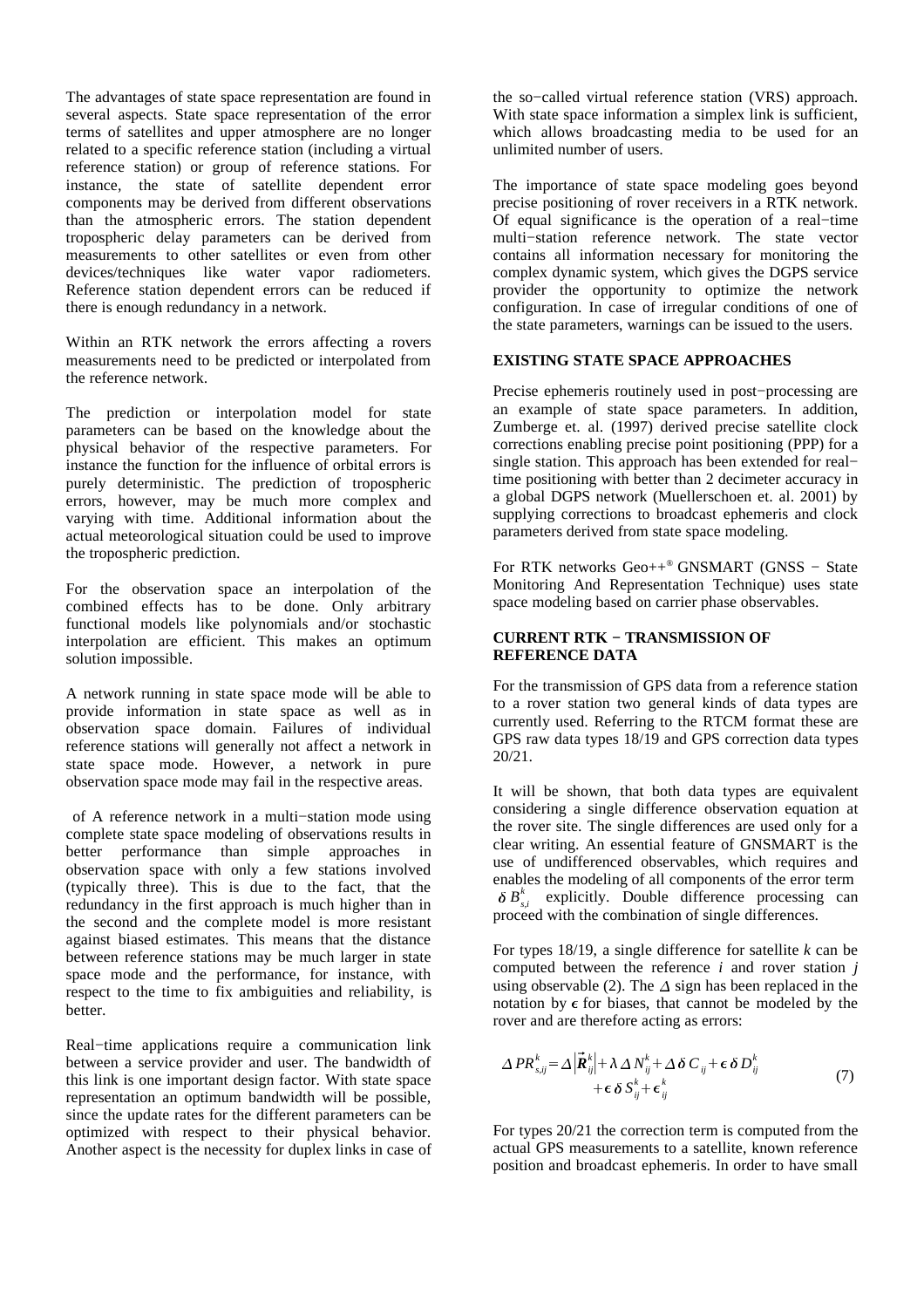numerical values, the reference station clock  $\delta \tilde{t}_{i}^{k}$  is estimated and used to reduce the clock bias  $\delta C_{s,i}^k$ . Instead of equation (2), the transmitted pseudorange correction  $PRC_{si}^{k}$  generated at a reference station reads:

$$
PRC_{s,i}^{k} = PR_{s,i}^{k} - \left|\vec{R}_{i}^{k}\right| - \delta \tilde{t}_{i}^{k}
$$
\n(8)

Substituting equation (2) yields for the correction:

$$
PRC_{s,i}^{k} = \lambda_{s} N_{s,i}^{k} + \delta B_{s,i}^{k} - \delta \tilde{t}_{i}^{k} + \epsilon_{s,i}^{k}
$$
 (9)

I.e. the pseudorange or carrier phase corrections are essentially the sum of all biases in the observation plus the random measurement errors. A constant receiver clock term may be added for all satellites to reduce the size of the numerical values. The correction is ambiguous for carrier phase measurements.

Using the above correction term to generate a corrected pseudorange observation equation  $\mathit{CPR}_{s,ij}^k$  for the rover station *j*, yields:

$$
CPR_{s,ij}^k = PR_{s,j}^k - PRC_{s,i}^k \tag{10}
$$

Introducing equation (2) and (8) with its bias terms and re−arranging the single difference leads to:

$$
CPR_{ij}^k = \Delta \left| \vec{R}_{ij}^k \right| + \lambda \Delta N_{ij}^k + \Delta \delta C_{ij} + \delta \tilde{t}_i
$$
  
+  $\epsilon \delta D_{ij}^k + \epsilon \delta S_{ij}^k + \epsilon_{ij}^k$  (11)

The comparison with (7) shows, that corrections are related to single differences, except for the receiver clock bias term. However, this cancels out through double difference processing. It is essential, that there is an identical error term

$$
\epsilon_{\Sigma,ij}^k = \epsilon \, \delta \, D_{ij}^k + \epsilon \, \delta \, S_{ij}^k + \epsilon_{ij}^k \tag{12}
$$

in equation (7) and (11). There is only a constant difference in the receiver clock of the reference station, which does not have any effect on the standard double difference processing. Hence, the RTK application performance is independent of the actual format used to transport reference data to a rover.

#### **RTK NETWORKS**

. . .

In single reference station RTK, there is no information on the individual error term  $\epsilon_{\Sigma,ij}^{\kappa}$ ,  $\frac{k}{\lambda}$  is which is then normally neglected. However, especially the distance dependent biases introduce RTK positioning errors. The main focus of a network processing is the modeling and representation of the error components of  $\delta \hat{D}_{ij}^k$ , which can be predicted for any rover position to provide better, reliable and faster positioning.

In the following we will present the network information as additional terms added to the basic corrected pseudorange as derived from type 20/21 messages from one reference station. This approach is currently used in real implementations due to a number of practical reasons. First of all the basic correction messages cover the major part of the error components. Especially the fast varying satellite clock errors. The update rate for this part of the corrections is typically 1 Hz or more. The distance dependent errors have much lower dynamics, i.e. they can be updated at a lower rate. The latency of the basic corrections should be small, whereas the latency of the additional network information can be higher.

The corrected pseudorange observation equation from a reference station network using RTCM types 20/21 data currently is similar to:

$$
CPR_{ij}^k = \Delta \left| \vec{R}_{ij}^k \right| + \lambda \Delta N_{ij}^k + \Delta \delta C_{ij}^k - \delta \tilde{t}_i^k + \Delta \delta \hat{D}_{ij}^k + \epsilon \delta S_{ij}^k + \epsilon \delta \bar{P}_n^k + \epsilon_{ij}^k
$$
\n(13)

The differences to equation (11) are the correction term for the distance dependent errors and the network dependent prediction error  $\epsilon \delta \overline{P}_n^k$ .

The network prediction error (network representation error) is a complex function of the number of reference stations *n*, their spatial distribution and other factors. It includes the model error of the prediction or interpolation as well as an indirect effect of all participating reference station dependent errors. The rover position relative to the reference stations also affects the magnitude of this residual error term.

One often formulated requirement is, that a rover close to one reference station position should not be affected by the additional network information, i.e. it should get the basic corrections from that particular reference station. To fulfill this requirement, the network cannot correct for station dependent errors of the reference stations. However, in a multi−station network it is possible to estimate station dependent errors and to derive a correction term. Since the station dependent errors are not spatially correlated, it would be worthwhile to correct for them.

The correction data  $\mathit{CPR}_{s,ij}^k$  are computed from actual data of the reference station *i*. Therefore the station dependent error term  $\epsilon \delta S_{ij}^k$  of this particular station *i* and the rover *j* is completely part of the correction signal (e.g. multipath effect).

For the use at a rover station, an adequate representation of the correction data  $\Delta \delta \hat{D}_{ij}^k$  is required. Up to now, reference station networks consist often only of a few stations. This circumstance limits the development of suitable models for network RTK as well as the progress of standards for carrier phase based differential positioning. The mode of operation and the capabilities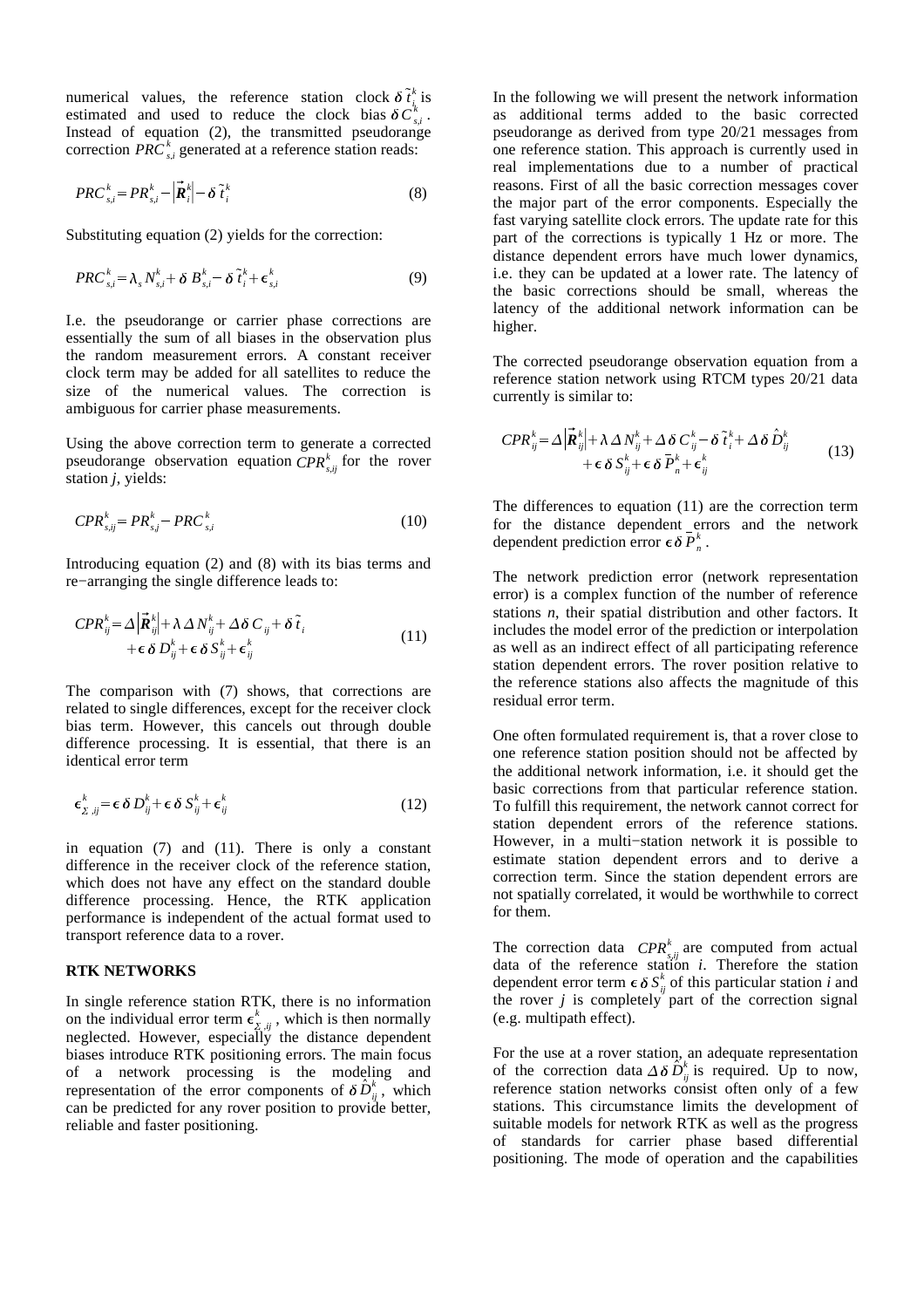of software resemble in most cases RTK algorithms, which are not suitable for medium range RTK, and do not take full advantage of the information of a network.

The rover manufacturers currently also demand for more information on the provided reference data, which requires new features of the current standards (Euler et. al. 2001).

# **RTK NETWORKS − FKP MODE**

One way of representing the additional corrections for the distance dependent errors is a polynomial parametrization to describe the influence for any rover position in a certain area. Depending on the temporal and spatial variation the orders of the representation must be defined. The RTCM standard currently limits the correction data to be formulated in the observation space, which means, that modified GPS observable must be used.

The area correction parameters (commonly called FKP), are the most flexible and suitable way to represent the state. FKP can be assumed for this discussion as a representation of the full state space information. FKP are more or less simplified to reduce the required bandwidth for transmission or the complexity to apply it at the rover. The state has to be transferred to the observation space, because most rover systems are currently not capable to handle any state space information. The FKP allow the prediction of the distance dependent error term for the approximately known rover position:

$$
\Delta \delta \hat{D}_{ij}^k = f(FKP_i^k, \Delta \varphi_{ij}, \Delta \lambda_{ij}, \Delta h_{ij})
$$
\n(14)

This can be done independently from the network processing as only the rover coordinates and satellite information are required.

It is a major advantage, that FKP can be distributed by broadcast media, which is requested by most service providers. The FKP do also not contain absolute tropospheric information, but gradients of the troposphere. The tropospheric effect for a reference station can therefore be figured out and applied correctly to the data by the rover.

The dimensions of networks and the coverage of distribution media often make a linear FKP representation sufficient. The coverage of a linear FKP model is then centered to a real reference station, and the FKP describe the horizontal gradients for the geometric and ionospheric signal components in the observation space (Fig. 2).



Fig. 2: Linear FKP planes for four reference stations

A virtual reference station (VRS) can easily be computed from FKP, because all relevant information is included in the data stream to individualize the corrections for a given position. The individualization can even be computed at the rover, preserving the advantage of broadcast signals.

## **RTK NETWORKS − VRS MODE**

A pre−requisite of the vertical reference station (VRS) concept is the need of a duplex communication link between a node of the reference station network and the rover.

The rover has to transmit its approximate coordinates to the network, which then interpolates from the state information a reference data stream  $VRS_{ij}^k$  for the given position. The data relates to the observation space:

$$
\vec{X}_{VRS} = \vec{X}_j \tag{15}
$$

$$
VRS_{ij}^k = CPR_{ij}^k + f(FKP_i^k, \Delta \varphi_{ij}, \Delta \lambda_{ij}, \Delta h_{ij})
$$
  
+  $\Delta T_{model,ij}$  (16)

Equation (16) contains a tropospheric term  $\Delta T_{model,ij}$ , which describes the difference between the tropospheric delay model used in the network processing on the original reference station and the virtual reference station.

Due to the RTCM definitions, the reference station may not correct for tropospheric errors. This is in general a reasonable restriction, because it avoids the problem of using inconsistent models for reference station and rover, while the rover is responsible to compute corrections for both sides. This, however, requires the knowledge of the reference station coordinates at the rover. Since the only coordinates the rover knows about are originating from the RTCM data stream, the rover does only know the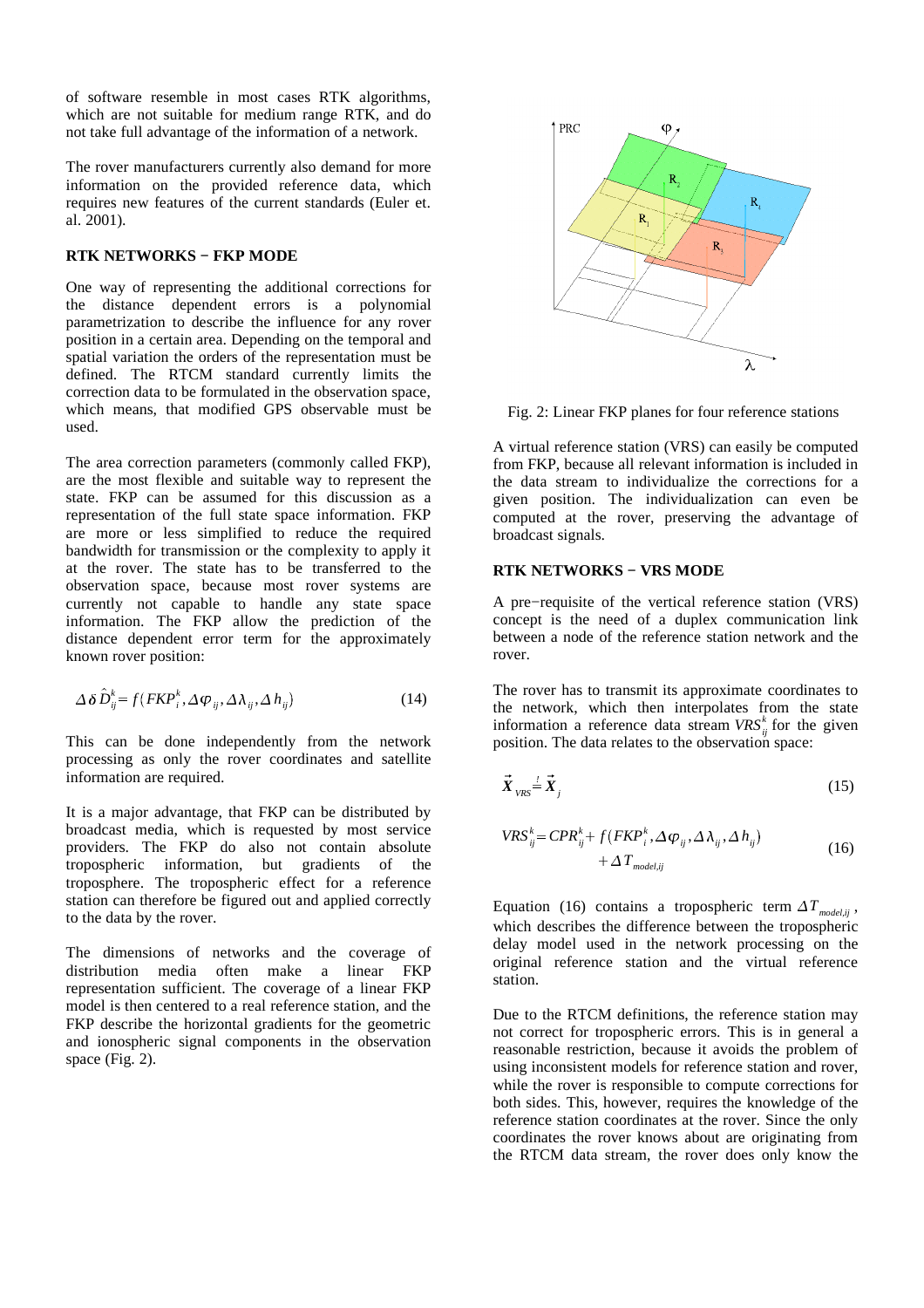coordinates of the VRS. Hence, the rover cannot compute the tropospheric correction for the real, but only for the VRS. In consequence, the network has to apply the tropospheric correction between real and virtual reference station. And here there is again the problem of possible inconsistency, if it is done with a different model than the rover applies.

In the VRS concept, the coordinates (in RTCM message type 3) are changed to VRS location, hiding the true reference station completely from the rover. One disadvantage of the VRS concept is, that for a kinematic rover continuously updated approximate coordinates have to be used for the VRS computation (moving reference station). Today, most rover systems cannot handle a kinematic reference station. A system reset is performed, if the VRS coordinates are changing, which will result in frequent initialization of ambiguities. In practice, the VRS position therefore does not change. However, this implies that distance dependent errors will be present in the rovers solution once it starts to move away from the virtual reference.

Typically, some irregular physical effects occur, which can hardly be determined by a reference station network with given station distances. In this context, the reference station network can be considered as a limited number of monitoring stations or sensors with a certain and restricted spatial capability. The errors may arise from local troposphere or turbulent ionospheric conditions. Even if these higher order errors cannot be determined by the reference station network, it is obvious that their magnitude is a function of distance from the next true reference station. Thus, if the rover knows the reference station position(s), it can take into account these higher order errors and improve its own RTK models, e.g. by stochastic ionospheric modeling. If the rover knows only the VRS position, it has no chance to do such kind of improvement.

It should be mentioned that there are different types of VRS depending on the type of networking model. A VRS derived from the observation space (*OSP*−VRS) shows different behavior than a VRS derived from a state space model (*SSP*−VRS). This results from the fact, that a *SSP*−VRS is much less affected by current individual reference station errors than the *OSP*−VRS. Since the state vector is the result of a continuously running filter, the influence of station dependent errors reduces, the more redundancy (number of stations and satellites) is available in the network. A similar filtering in the observation space can only be done with arbitrary models and is therefore less effective. Especially the non− dispersive part of the signal is much smoother if derived from state information than from the observation state. GNSMART provides *SSP*−VRS.

#### **RTK NETWORKS − STATE SPACE MODEL**

The use of the non−dispersive characteristic of some error components is a common procedure to generate an geometric and an ionospheric part of the error budget. The geometric part mainly contains the orbit and tropospheric error components, while the dispersive part is due to the ionospheric propagation delay in the atmosphere. Both parts are correlated through signal delays and clocks.

The state space model, however, performs a functional and stochastic separation also of the tropospheric and orbit error component. It is even possible to estimate the discussed error terms of higher order in the state space model of a reference station network.

In principle, it should be possible to use state vector components estimated in different networks. Parameters with global character, like satellite orbits and clocks, could be determined in a global network. The regional trend of the ionospheric delay is best estimated in regional networks, and small scale networks are needed for modeling local ionospheric and tropospheric effects. Following this strategy, new concepts regarding distribution and spacing of reference stations are conceivable. Densely populated areas and important economic regions will be covered by a close−meshed reference station network for highest accuracy and reliability in positioning, whereas less important areas are covered by a wide−meshed network of regional or national extension. There is no need that all levels of networks are operated by the same provider. The main problem realizing such an hierarchical approach is to ensure the data consistency, which is difficult because of high correlations between state parameters. The definition of suitable standards is indispensable for such plans.

Assuming that the state parameters are estimated with sufficient accuracy, they are transmitted to the user who can eliminate the corresponding error terms of his observation equation, and derives a precise absolute position. The use of corrections in the state space domain requires again suitable standards, which are currently not available. Instead, the state parameters are reduced to observation domain corrections.

Generally, a rover has not much knowledge about the quality of the received reference data, which would enable autonomous decision for the RTK rover processing. Better concepts are possible, if the actual state information and stochastic behavior of the residual errors are used instead of corrections in the observation space. Actual state information can describe all physical effects at the rover location without even providing observation data of a reference station. Only the transformation of the state into the observation space of the rover is required using standardized models.

## **STATE SPACE ESTIMATION**

The Kalman filter is proofed to be well suited for state estimation and monitoring tasks (Wübbena 1991). The methodology of state space modeling can be applied to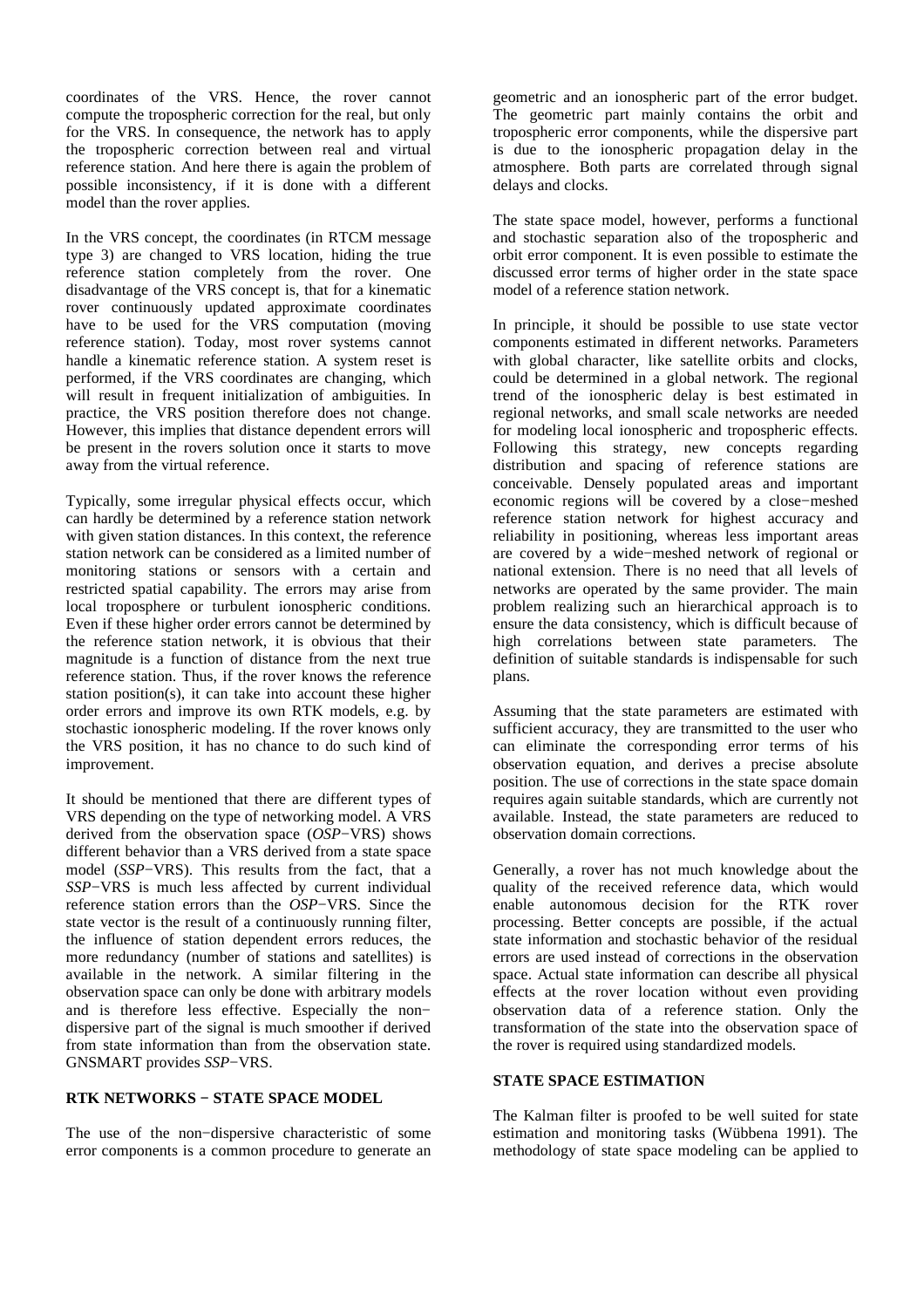| <b>Bias</b>           | <b>Functional Model</b>                        | <b>Stochastic Model</b>         |
|-----------------------|------------------------------------------------|---------------------------------|
| Satellite clock       | 2nd order polynomial                           | white noise process             |
| Signal delay (sv)     | constant                                       | integrated white noise process  |
| Satellite orbit       | cartesian elements                             | 3D Gauss-Markov process         |
| Ionospheric delay     | single layer model with polynomial $(\varphi,$ | 3D Gauss-Markov process         |
|                       | $\lambda$                                      | (1 bias per rcv-sv combination) |
|                       | 1 bias per sv (vertical delay)                 |                                 |
| Tropospheric delay    | modified Hopfield model                        | 2 scaling parameter/station     |
| Receiver clock offset |                                                | white noise process             |
|                       |                                                | (1 parameter/epoch)             |
| Signal delay (rcv)    | constant                                       | integrated white noise process  |
| Satellite PCV         |                                                |                                 |
| <b>Receiver PCV</b>   | calibration                                    |                                 |
| Multipath (rcv)       | elevation dependent weighting                  | 1st order Gauss-Markov process  |
| Measurement noise     | white noise process                            |                                 |
| Ambiguity             | constant if fixed                              |                                 |

Table 1: Functional and stochastic description of GPS error sources in GNSMART

real−time carrier phase based positioning in multi− station networks, which was suggested by Wübbena, Bagge (1997).

Fast and reliable ambiguity resolution in the multi− station network requires highly accurate coordinates for the reference stations. This applies to the absolute position in the global reference frame as well as to the relative coordinate vectors between the stations. Assuming that calibrated antennas are used, the ambiguity term  $N_{s,i}^k$  has to be split off from the residuals containing multipath and distance dependent errors:

$$
N_{s,i}^k = \frac{1}{\lambda} \left( PR_{s,i}^k - \left( \left| \vec{R}_i^k \right| + \delta \ B_{s,i}^k + \epsilon_{s,i}^k \right) \right) \tag{17}
$$

Cycle Slips are detected and eliminated in advance in order to keep the ambiguity vector small. With GNSMART, the ambiguities are then estimated in a simultaneous dual−frequency adjustment together with the complete state vector. Because of the implicit ionospheric model, the adjustment will result in an ionospheric free solution, but with the advantage of the low signal noise of the L1 and L2 frequencies.

A Kalman filter is employed to process the dynamic model. The corresponding measurement model has already been introduced previously in (2). A simplified notation for the Kalman filter reads:

$$
\boldsymbol{x}_{t+1} = \boldsymbol{T}_t \boldsymbol{x}_t + \boldsymbol{C}_t \boldsymbol{w}_t \tag{18}
$$

$$
l_t = A_t x_t - v_t \tag{19}
$$

Equations (18) and (19) contain the state vector  $x_{t+1}$ , transition matrix  $T_{t}$ , transfer function matrix  $C_{t}$  for the process noise vector  $w_t$ , as well as the linearized measurement vector  $\mathbf{l}_t$ , design/system matrix  $\mathbf{A}_t$  and the measurement error vector  $v_t$  for an epoch *t*.

The state vector, where all states are written as sub− vectors, is rather complex and therefore only a brief summary of the functional and stochastic models can be given:

$$
\boldsymbol{x} = \langle \boldsymbol{X}_i | \boldsymbol{N}_i^k | \delta \boldsymbol{t}_i | \delta \boldsymbol{t}^k | \delta \boldsymbol{\sigma}^k | \delta \boldsymbol{T}_i^k | \delta \boldsymbol{I}_{s,i}^k | \delta \boldsymbol{M}_{s,i}^k \rangle^T \tag{20}
$$

Table 1 summarizes the functional and stochastical properties, which are currently used for the state space modeling within GNSMART.

# **GEO++ ®GNSMART**

Geo++ ® developed and provides a real−time software package under the conceptional name GNSMART, which stands for GNSS State Monitoring and Representation Technique.

GNSMART has been designed with the following features in view:

- \_ *PC based, multi−tasking operating system* The PC platform allows cheap and flexible hardware. GNSMART runs on multitasking operating systems (Windows NT/2000 or IBM OS/2) to allow the integration with commercial or user provided software.
- \_ *Modular system* GNSMART is a modular system. It provides all components for a (D)GPS service provider: reference station, communication modules, GPS−multi− station−networking, integrity monitoring, alarm management, data distribution and other special tools. The modules can run on a single computer or distributed over local or wide area computer network. \_ *Receiver independence* The receiver modules in a GNSMART system allow
	- to connect almost every GPS or GLONASS receiver with RS−232 or TCP/IP interface and programmable input/output. Currently modules for Leica, Ashtech, Javad, Topcon, Trimble and many others are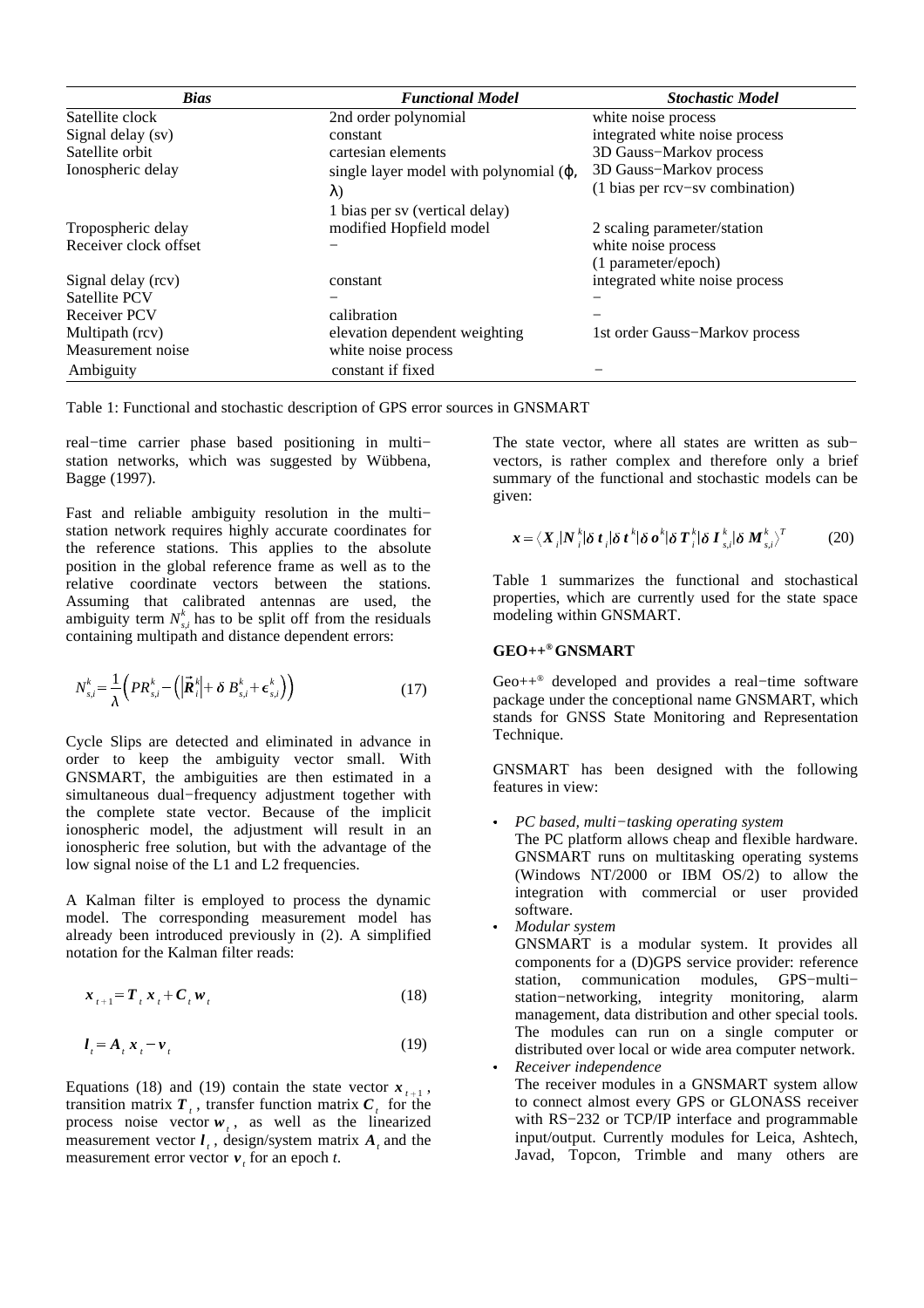available. Only the very basic data acquisition capabilities without any internal RAM or RTCM options are required, which allows to use cheap sensor hardware.

\_ *Compatibility to standard formats*

GNSMART's interfaces to external devices are based on international standards, such as RTCM, NMEA and RINEX. Even the internal communication between the various GNSMART modules is using RTCM format. New features not yet covered by any international standard, e.g. antenna or network parameters, have been developed by Geo++ ® and proposed for next RTCM versions.

 $\sim$   $\sim$ *Real−time capabilities*

The parameter estimation modules in GNSMART are using dynamic models in a recursive Kalman filter algorithm. This allows the continuous program run for unlimited time, without any discontinuities for all estimated parameters

\_ *Redundancy*

> Since the state information is derived from all stations in the network, a failure of individual stations does not affect the overall performance of the network.

\_ *High Performance*

> The models are capable to describe all errors of all visible satellites, even down to 0° elevation. This allows to determine the state information for satellites at very low elevation and therefore yields maximum availability for rovers.

Primary products of GNSMART are available from the state vector:

- $\ddot{\phantom{a}}$ satellite clocks and signal delays, satellite orbits,
- \_ ionospheric delay (electron content),
- $\sim$   $\sim$ tropospheric delay (atmospheric humidity),
- $\sim$   $\sim$ receiver clocks and signal delays,
- $\sim$   $\sim$ reference station coordinates.

Derived products of GNSMART are:

- \_ state representation through spatial model (FKP),
- \_ state prediction for rover position (VRS),
- \_ state transformation, e.g. precise regional satellite clocks, orbits, total ionospheric electron content, tropospheric water vapor distribution, dynamic reference station movements.

With these capabilities, GNSMART provides the following service areas:

- $\sim$   $\sim$ single reference stations (DGPS, RTK) (RTCM), VRS (DGPS, RTK) − requires duplex communication link to rover.
- $\sim$   $\sim$ FKP transmission (DGPS, RTK) – broadcast communication to rover,
- $\sim$   $\sim$ filter state transmission (broadcast),
- $\sim$   $\sim$ reverse DGPS/RTK (duplex communication, simple rover),
- \_ real−time and post−processing services.

The GNSMART package is running operational in numerous permanent reference station networks worldwide.

# **EMPIRCAL RESULTS**

Empirical results are presented from a network in Japan, which has been installed for a benchmark test of reference station network software packages at the Geographical Survey Institute (GSI) of Japan in March 2001.

The conditions in Japan are very challenging, because large inter−station distances are present and the ionospheric activity in Japan is much higher compared to Europe or North America.

The network consists of five reference stations (Fig. 3), which uses different GPS equipment. The antennas are corrected using absolute PCV type means to achieve homogeneous conditions. The inter−station distance range from 32 to 95 kilometers, while a monitoring/rover station is operated in a distance of 26 to 32 kilometers from the three closest reference stations 2005, 2001 and 2002. The GNSMART network used the VRS mode for the transmission of corrections.





Fig. 3: Screen shot of reference station distribution of GNNET, main module of GNSMART

However, the network has to be considered as a quite "weak" network, because only the minimum number of recommended stations are involved. More stations improve the redundancy and performance of a RTK network, which has been experienced with larger installations in Germany.

A GNNET−RTK rover system operated on the monitor station and performed over a time period of 3 hours automatically ambiguity resets 10 seconds after a successful ambiguity fixing. Hence, an analysis of time to fix ambiguities (TTFA) is possible. Fig. 5 shows the ambiguity initialization times, which do have a mean of 14 seconds. The TTFA exceeds in four cases 80 seconds (maximum 160 seconds), which are outside of the plotting range.

The GNNET−RTK system used a simultaneous dual− frequency adjustment of the L1 and L2 frequencies with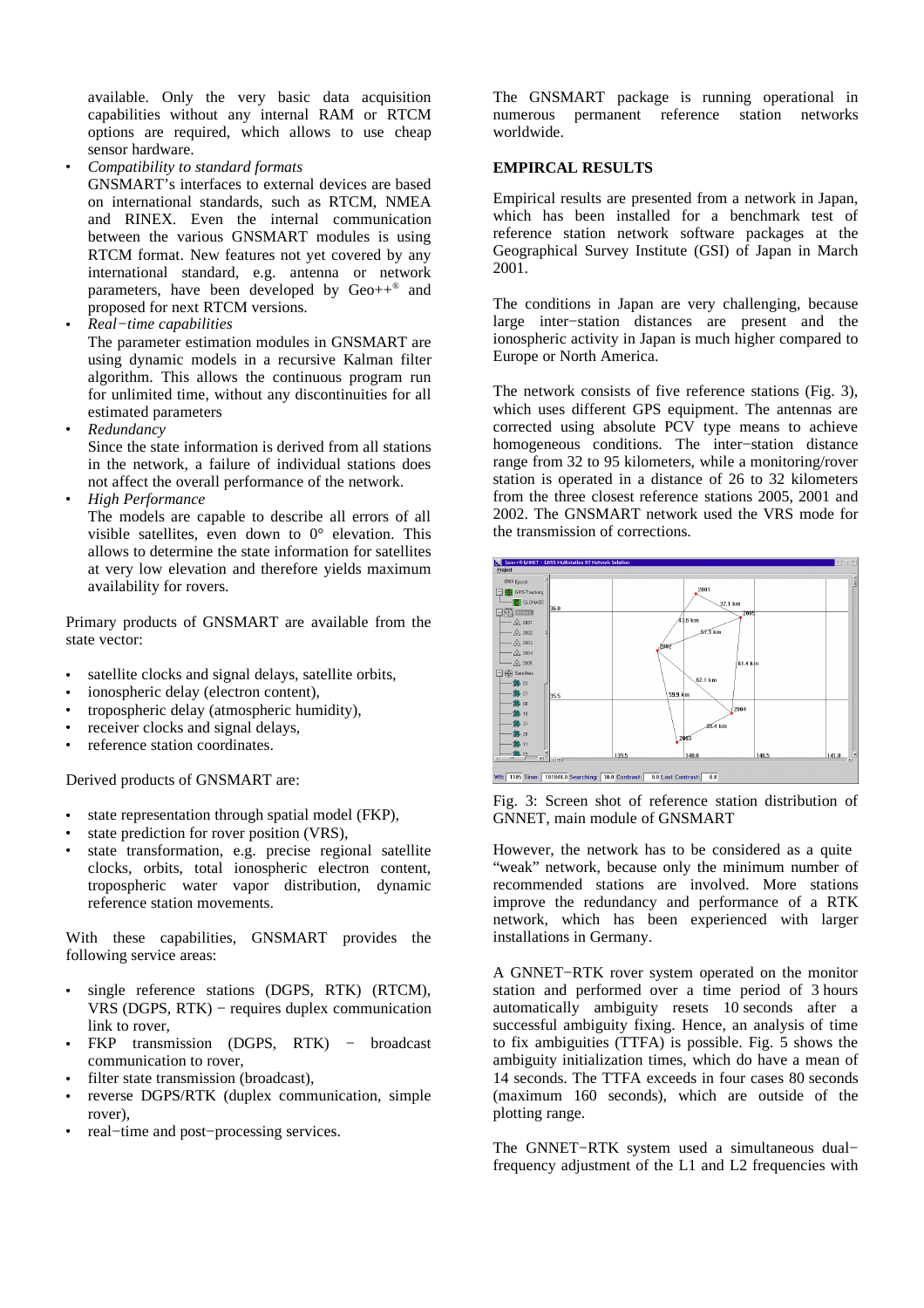

Fig. 4 : Histogram of deviation from the mean position in northing, easting, height (millimeter classes) and horizontal position plot (units are meter)

a stochastic modeling of the remaining ionospheric residuals.



Fig. 5 : Time to Fix Ambiguity (TTFA): mean is 14 seconds

The differences in the three coordinate components to a mean position computed from the approx. 615 RTK position solutions and the horizontal position scatter are displayed in Fig. 4. The standard deviation for the northing, easting and height component are 5.7 millimeter, 5.5 millimeter and 13.5 millimeter, respectively. The overall standard deviation of the 3D position is 15.6 millimeter.

The data set demonstrates the general performance of a GNSMART network. Accuracies at the cm−level are achieved over long distances and under the very severe ionospheric conditions in Japan.

#### **SUMMARY AND CONCLUSIONS**

Precise real−time positioning over long distances requires a network of GPS reference stations. Multi− station modeling accounts for the spatial correlated errors, and hence speeds up the ambiguity resolution process. A reference network provides redundancy which ensures higher accuracy and higher reliability for precise real−time positioning.

The rigorous multi−station GNSMART system, which is based on undifferenced observations has been presented with its concepts, implementation and results. The GPS errors components are estimated in a state space model, which also allows a consequent state monitoring. The individual modeling of error components improves the prediction of corrections for GNSS users. Considering the different temporal characteristics of the error components, subsets of corrections can be disseminated at different times in order to reduce bandwidth requirements. For the state representation simplified models have to be used in the observation space since state space corrections are not supported by the current standards. One such representation is the FKP model, a